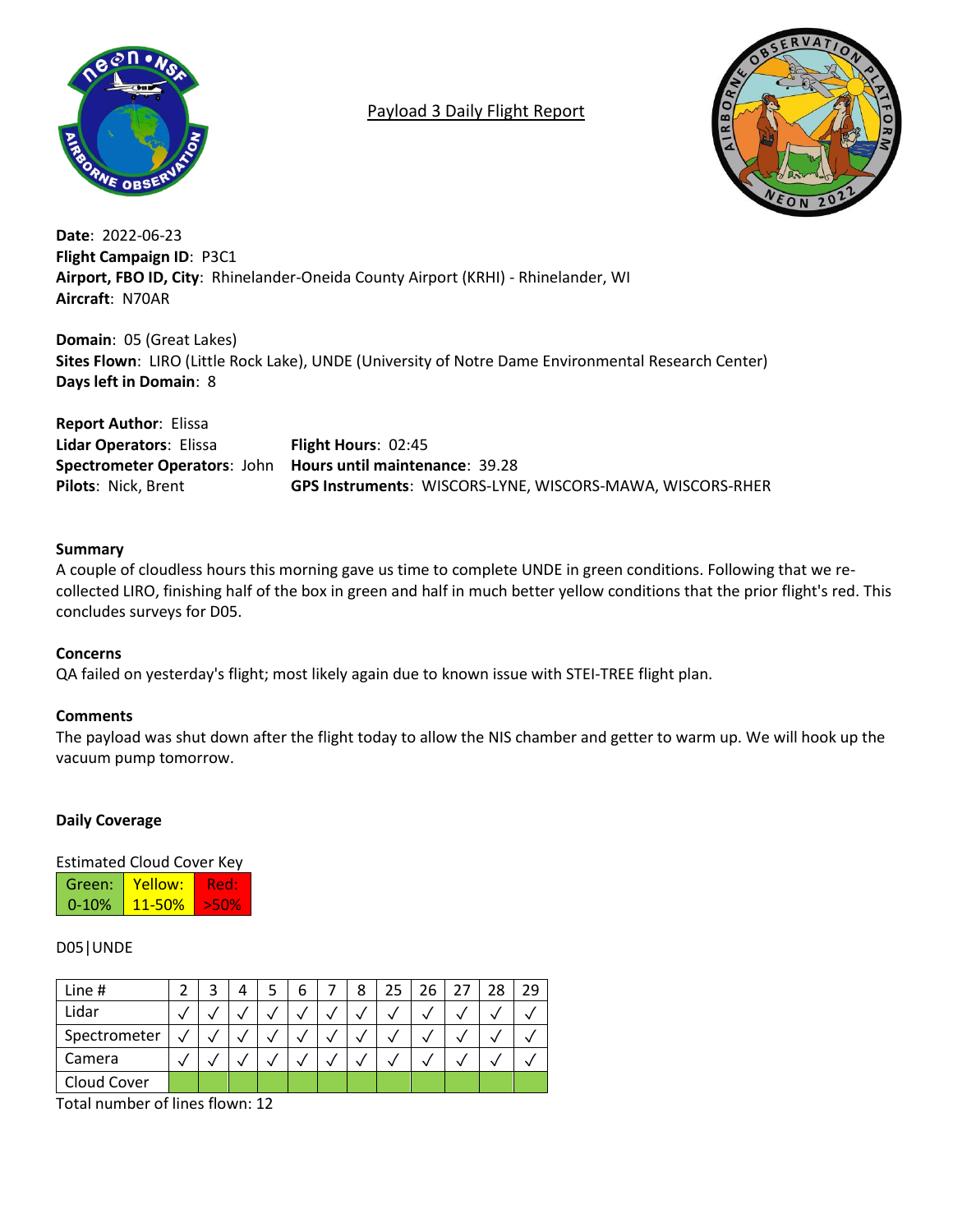# D05|LIRO

| Line #       |  |  |  |  |
|--------------|--|--|--|--|
| Lidar        |  |  |  |  |
| Spectrometer |  |  |  |  |
| Camera       |  |  |  |  |
| Cloud Cover  |  |  |  |  |

Total number of lines flown: 7

# **Flight Screenshots**





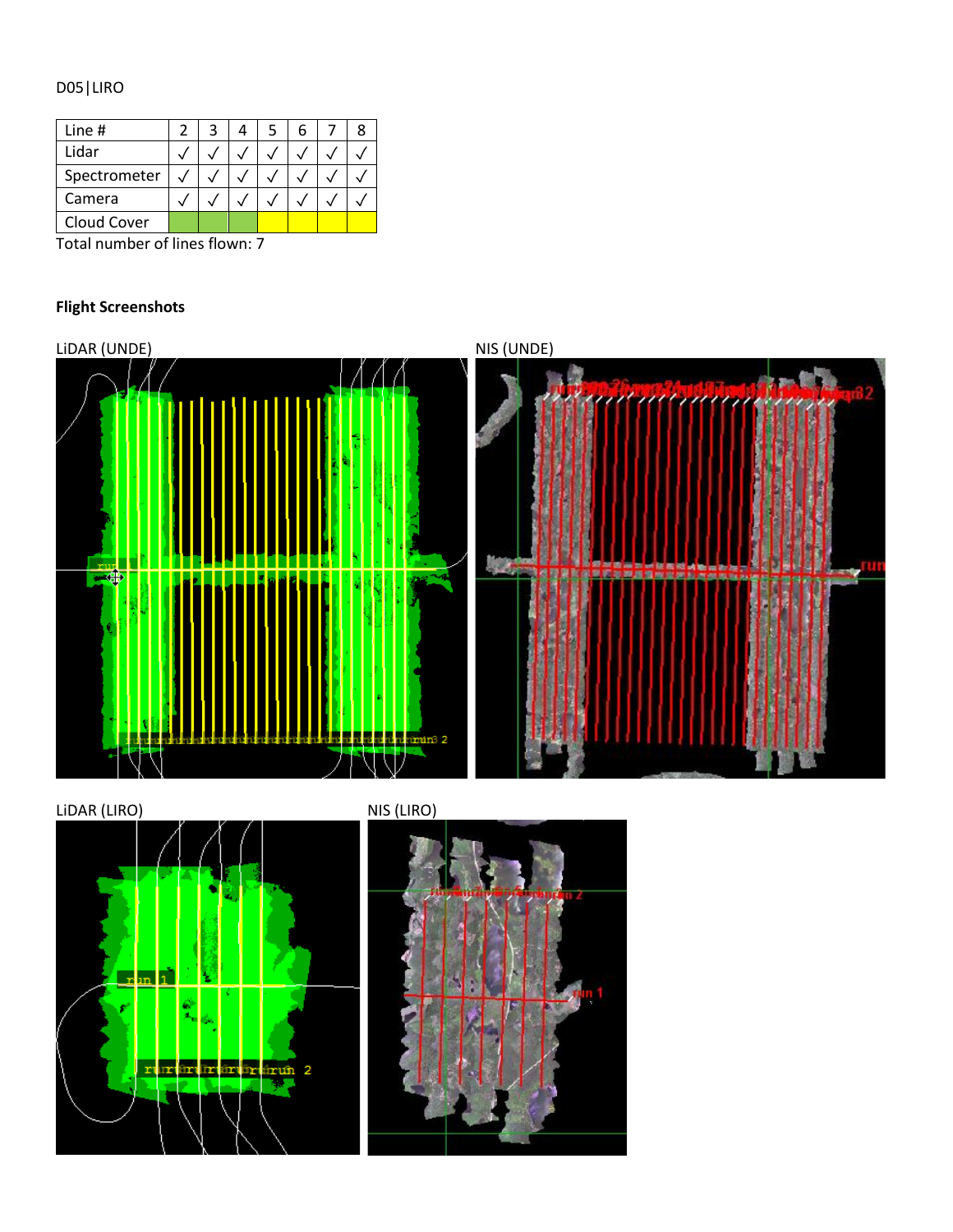#### **Cumulative Domain Coverage**

D05|CHEQ (Chequamegon-Nicolet National Forest)

| 2 | 3 | 4 | 5 | 6 | 7 | 8 | 9 | 10 | 11 | 12 | 13 | 14 | 15 | 16 | 17

Flown: 100% (16/16) Green: 100% (16/16) Yellow: 0% (0/16) Red: 0% (0/16)

### D05|LIRO (Little Rock Lake)

 $2 | 3 | 4 | 5 | 6 | 7 | 8$ Flown: 100% (7/7)

Green: 43% (3/7) Yellow: 57% (4/7) Red: 0% (0/7)

D05 | STEI\_TREE\_P1 (Steigerwaldt Land Services and Treehaven Priority 1)

2 | 3 | 4 | 5 | 6 |7 |8 |9 | 10 | 11 | 12 | 13 | 14 | 15 | 16 | 17 | 18 | 19 | 20 | 21

22 23 24 25 26 Flown: 100% (25/25) Green: 100% (25/25) Yellow: 0% (0/25) Red: 0% (0/25)

D05|STEI\_TREE\_P2 (Steigerwaldt Land Services and Treehaven Priority 2)

27 | 28 | 29 | 30 | 31 | 32 | 33 | 34 | 35 | 36 | 37 | 38 | 39 | 40 | 41 | 42 | 43 | 44

Flown: 100% (18/18) Green: 100% (18/18) Yellow: 0% (0/18) Red: 0% (0/18)

D05|UNDE (University of Notre Dame Environmental Research Center)

2 | 3 | 4 | 5 | 6 | 7 | 8 | 9 | 10 | 11 | 12 | 13 | 14 | 15 | 16 | 17 | 18 | 19 | 20 | 21 22 | 23 | 24 | 25 | 26 | 27 | 28 | 29

Flown: 100% (28/28) Green: 100% (28/28) Yellow: 0% (0/28) Red: 0% (0/28)